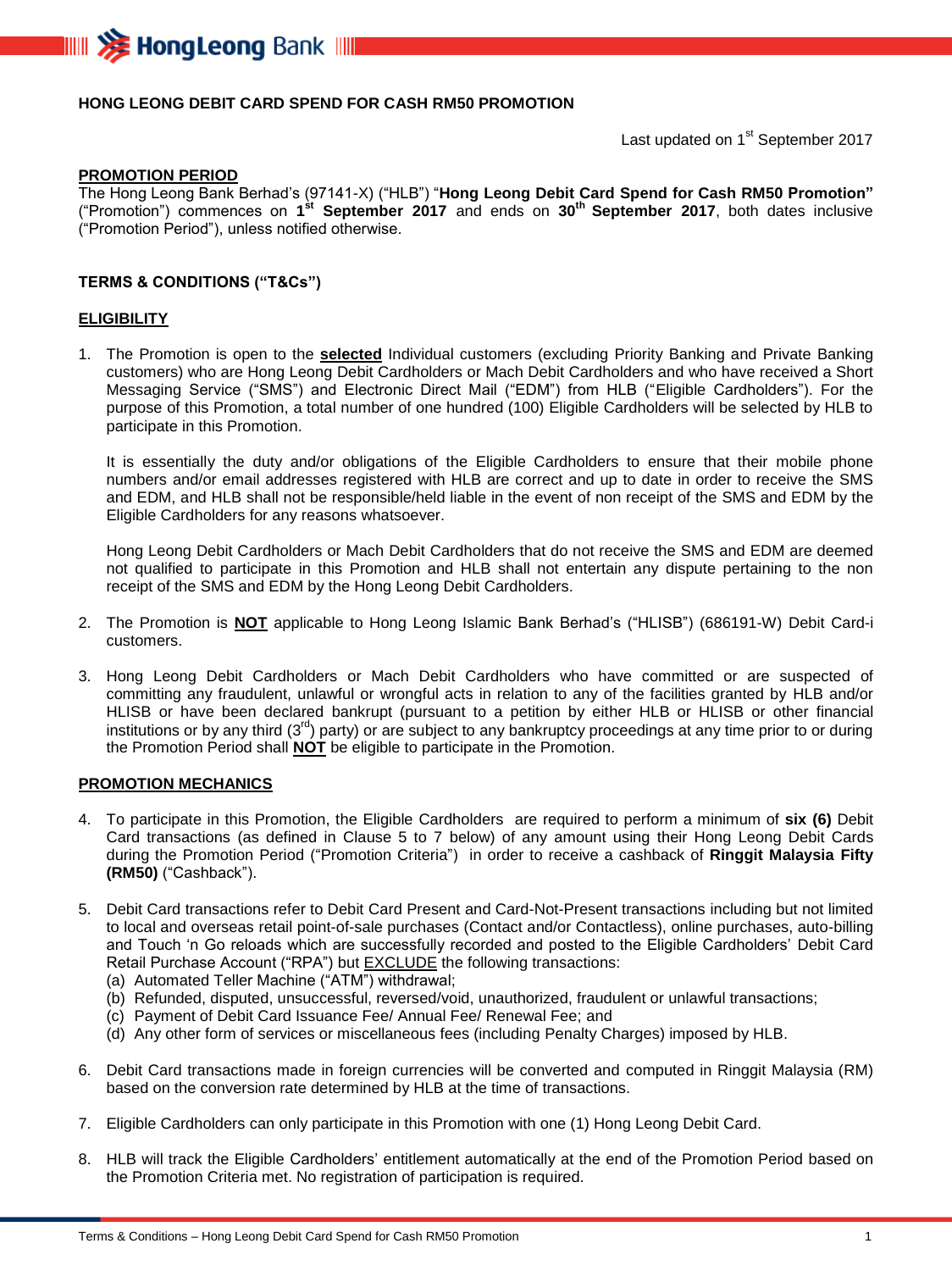

- 9. HLB shall not be liable and responsible for any failure or delay in transmission and/or reflection in the Eligible Cardholders' RPA on the relevant Debit Card transactions which may result in the Eligible Cardholders being omitted from receiving or not entitled to the Cashback for the Promotion.
- 10. Total Cashback payout is capped at **Ringgit Malaysia Five Thousand only (RM5,000)** under this Promotion and it is limited to **one hundred (100)** Eligible Cardholders throughout the Promotion Period. Each Eligible Cardholder is entitled to **Ringgit Malaysia Fifty** (**RM50)** only regardless of the number of Debit Card(s) that he/she has with HLB.
- 11. The Eligible Cardholders' Hong Leong Debit Cards and their accompanying RPA must remain open, active and valid with a minimum account balance of **Ringgit Malaysia Two Hundred (RM200)** from **1 st September 2017** until **31st December 2017** for the purpose of the Cashback crediting, failing which, the Eligible Cardholders shall be disqualified from receiving the Cashback and the Cashback shall be forfeited.
- 12. Cashback will be credited into the Eligible Cardholders' RPA no later than **31st December 2017**. Nevertheless, HLB will not be responsible for any delay in crediting the Cashback.
- 13. The Eligible Cardholders shall be notified by HLB on the successful crediting of Cashback either in writing, by phone, by SMS, by posting the Eligible Cardholders' name and Hong Leong Debit Card number (in masked form) at HLB's Website at [www.hlb.com.my](http://www.hlb.com.my/) ("HLB's Website") or any other methods deemed fit by HLB no later than **31st December 2017**.
- 14. The Eligible Cardholders who do not receive such notification from HLB by **31st December 2017** are deemed **NOT** entitled to the Cashback.
- 15. The Eligible Cardholders shall be responsible to notify HLB in writing no later than **31st January 2018** for nonreceipt of the Cashback, failing which, they shall be deemed to have received and accepted the Cashback from HLB.
- 16. The Eligible Cardholders hereby give their consent to and authorize HLB to disclose their names, mobile phone numbers and email addresses to the appointed vendors for the purposes of the Promotion.
- 17. The SMS and EDM service for this Promotion is provided and supported by M3 Technologies (Asia) Berhad (482772-D) ("M3Tech") and DCatalyst Sendirian Berhad (819292-U) ("DCatalyst") respectively; SMS and EDM vendors officially appointed by HLB.
- 18. The Eligible Cardholders also hereby give their consent to and authorize HLB to disclose or publish their names, Hong Leong Debit Card numbers (in masked form) or photos in media, marketing or advertising materials for the purposes of the Promotion.

## **GENERAL**

- 19. By participating in the Promotion, the Eligible Cardholders:
	- (i) Have read, understood and agreed to be bound by the T&Cs of the Promotion;
	- (ii) Agree that the T&Cs herein, Hong Leong General Terms and Conditions of Accounts and Hong Leong Debit Card Terms and Conditions that govern the RPA and Debit Card transactions respectively, or any relevant terms and conditions HLB may impose from time to time, are read as an entire agreement and the specific T&Cs herein shall prevail if there is any discrepancy;
	- (iii) Agree that the Cashback is non-transferable to any third (3rd) party and non-exchangeable for up-front credit, cheque or benefit-in-kind;
	- (iv) Agree that HLB's decision on all matters relating to the Promotion shall be final, conclusive and binding on all Eligible Cardholders and no further correspondence and/or appeal to dispute HLB's decision shall be entertained; and
	- (v) Agree to access HLB's Website at regular time intervals to view the T&Cs of the Promotion and to ensure to be kept up-to-date on any change or variation to the T&Cs.
- 20. HLB reserves the right:
	- (i) To add, delete, suspend or vary the T&Cs contained herein, either wholly or in part, including but not limited to substituting the Cashback with other offer or product of similar value at its absolute discretion, by way of posting on HLB's Website, or in any other manner which HLB deems practical;
	- (ii) To disqualify any Eligible Cardholders for any reason whatsoever as HLB may in its absolute discretion deem fit to participate in the Promotion and/or be entitled to the Cashback; and